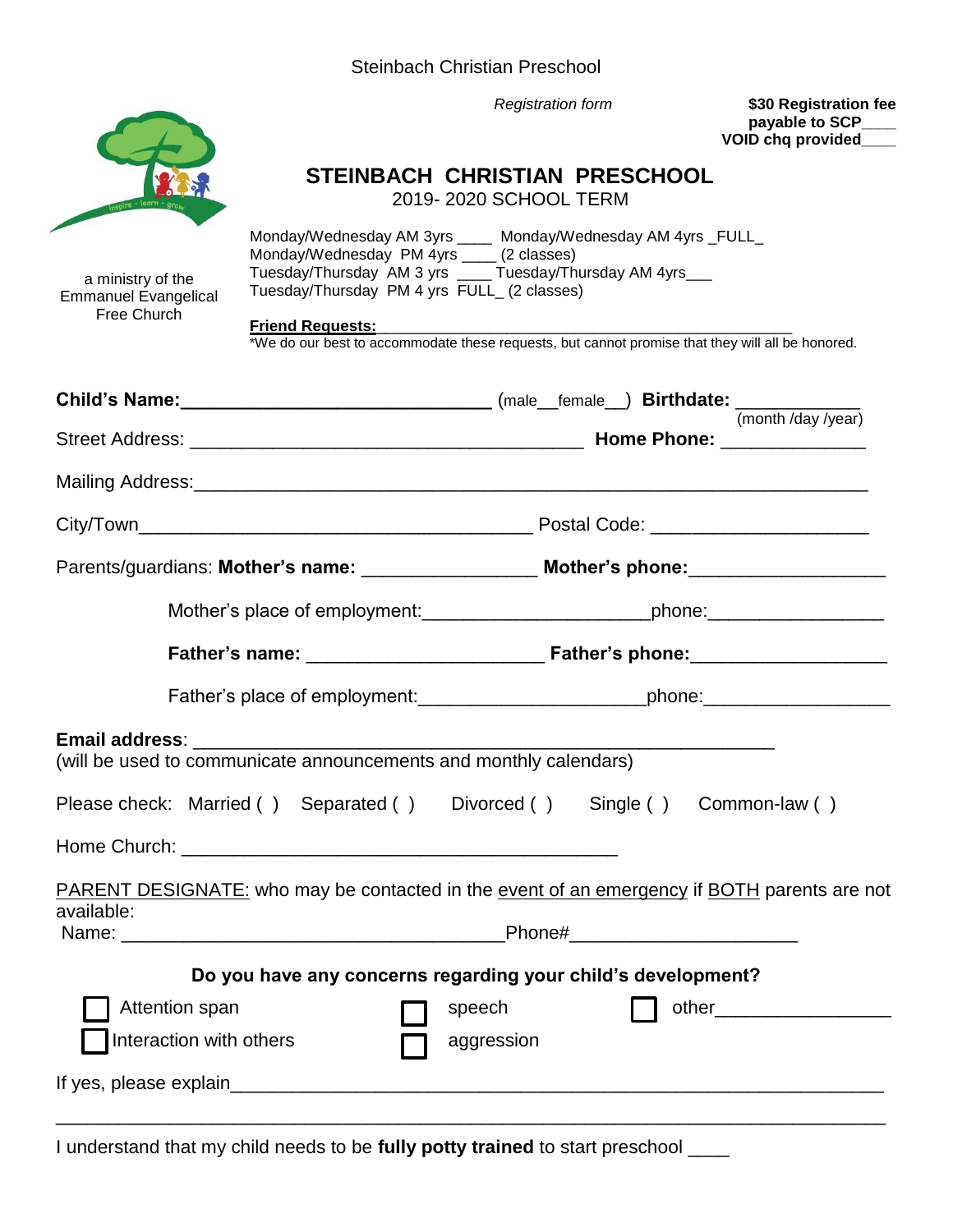#### Steinbach Christian Preschool

| Is this child in the care of a foster agency?<br>No<br>Yes |      |                                  |                     |        |
|------------------------------------------------------------|------|----------------------------------|---------------------|--------|
| Name of<br>agency:                                         |      | Name of<br><b>Social Worker:</b> |                     |        |
| <b>Office Address:</b>                                     |      |                                  |                     |        |
| City:                                                      |      |                                  | <b>Postal Code:</b> |        |
| Phone:                                                     | Fax: |                                  |                     | Email: |

Names of individuals to whom your child may be released for pick-up from Preschool: (other than parents):

| Ph#: ___________________________ |
|----------------------------------|
|                                  |

## Medical Consent Form

In the event that my child is ill or injured, and I cannot be reached, I give consent for the Steinbach Christian Preschool provider to refer my child to the family physician. If the physician cannot be reached, I give my consent to have my child taken to the Emergency Department of the hospital listed below.

|                         |  | MEDICAL CONDITIONS: please list any, physical, developmental or emotional conditions relevant to |
|-------------------------|--|--------------------------------------------------------------------------------------------------|
| the care of your child: |  |                                                                                                  |

|                                                                                                     | Date: _______________________ |  |  |
|-----------------------------------------------------------------------------------------------------|-------------------------------|--|--|
| Social Worker Signature (if applicable)__________________________Date: ____________________________ |                               |  |  |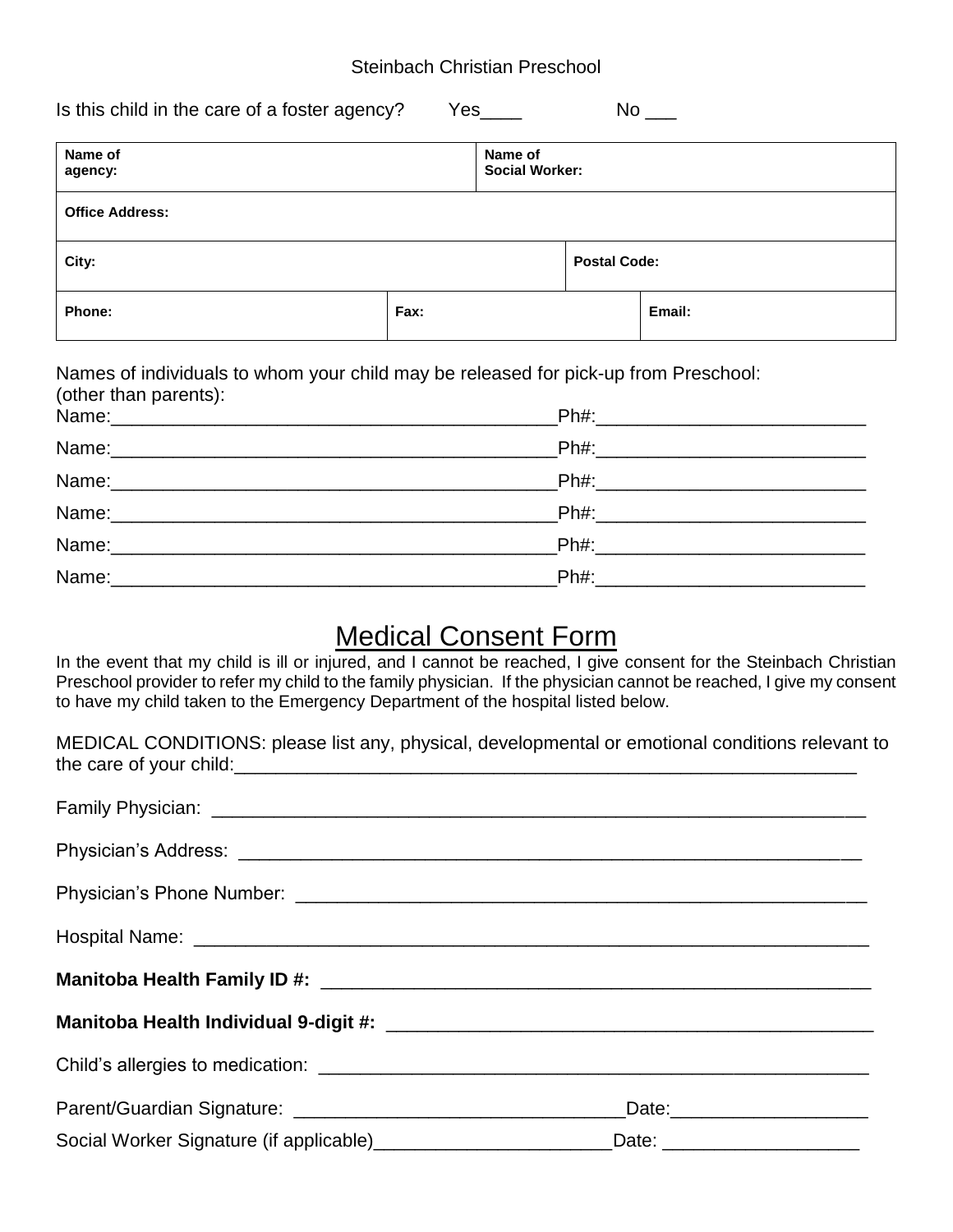# Medical Questionnaire

|    | Please complete the following.                                            |                          | Specify Yes if Doctor or Physician diagnosed. |                              |
|----|---------------------------------------------------------------------------|--------------------------|-----------------------------------------------|------------------------------|
|    | 1. Life Threatening Allergies<br>If yes please specify allergy/allergies: |                          | Yes                                           | No                           |
|    |                                                                           |                          |                                               |                              |
|    | 2. Epipen/auto-injector prescribed                                        |                          | Yes                                           | <b>No</b>                    |
|    | 3. Epipen/auto-injector provided to the centre                            |                          | Yes                                           | No                           |
| 4. | Asthma                                                                    |                          | Yes                                           | No!                          |
|    | 5. Inhaler provided to school                                             |                          | Yes                                           | <b>No</b>                    |
|    | 6. Bleeding Disorder                                                      |                          | Yes                                           | No                           |
| 7. | <b>Diabetes</b>                                                           |                          | Yes                                           | No                           |
|    | 8. Heart Condition                                                        |                          | Yes                                           | No                           |
|    | 9. Seizure Condition                                                      |                          | Yes                                           | No                           |
|    | 40.04<br>المستحل المستطلع المستحدث فالمائل المتناسب المستد                | Districts and the second | .                                             | وبالمتواط والمستحدث والمراجع |

10.Other significant conditions that are Physician diagnosed (examples: ulcerative colitis, crohns, transplants, spina-bifida, permanent physical limitations, etc)

\_\_\_\_\_\_\_\_\_\_\_\_\_\_\_\_\_\_\_\_\_\_\_\_\_\_\_\_\_\_\_\_\_\_\_\_\_\_\_\_\_\_\_\_\_\_\_\_\_\_\_\_\_\_\_\_\_\_\_\_\_\_\_\_\_\_\_\_

\_\_\_\_\_\_\_\_\_\_\_\_\_\_\_\_\_\_\_\_\_\_\_\_\_\_\_\_\_\_\_\_\_\_\_\_\_\_\_\_\_\_\_\_\_\_\_\_\_\_\_\_\_\_\_\_\_\_\_\_\_\_\_\_\_\_\_\_

This medical information is being collected so that an appropriate individual health care plan may be developed. The Steinbach Christian Preschool will share this above information with URIS (unified referral and intake system) if your child has anaphylaxis or a severe medical condition. This program is a partnership between Health, Family services and Housing, Education and Youth.